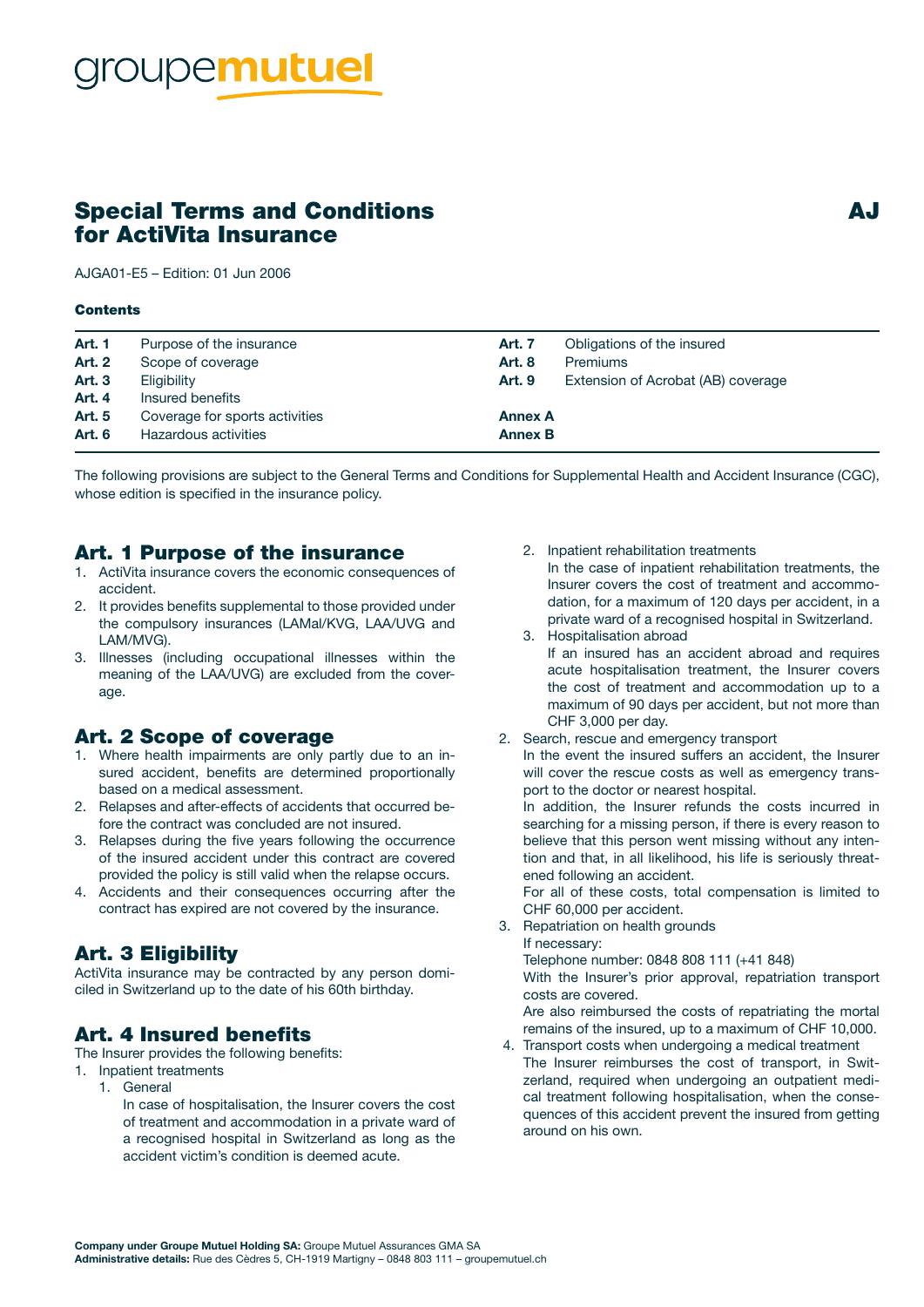The maximum coverage for these costs is CHF 1,500 per accident.

5. Plastic surgery

With the Insurer's prior approval, coverage can be extended to plastic surgery treatments, in Switzerland, that would be required following an insured accident. Coverage is limited to a maximum of CHF 60,000 per ac-

cident.

6. Fitness membership

If, following an accident, the insured can no longer practice a sport, the Insurer reimburses, on a pro rata basis and upon presentation of the original medical documents, the cost of sports subscriptions or memberships taken out before the accident and which can no longer be used. The maximum coverage for these costs is CHF 500 per accident.

7. Emergency hotline

If necessary:

Telephone number: 0848 808 111 (+41 848)

In the event of an accident involving the insured person and requiring that the insured or a third party undergoes a medical treatment or examination, the insured person may benefit from legal advice by phone in response to his urgent questions.

8. Caretaking for your home

#### If necessary:

Telephone number: 0848 808 111 (+41 848)

In the event of an accident requiring hospitalisation for more than 24 hours, the following services are covered by the Insurer and provided by a partner appointed by him, up to an amount of CHF 1,500 per accident and as long as hospitalisation is medically justified:

- checking fridges and freezers;
- checking electric facilities;
- emptying the letter box and forwarding the letters to the insured or to a person appointed by the latter;
- taking care of pets and feeding them;
- watering the plants;
- airing the rooms.

No benefits can be provided if the keys to the insured's domicile are unavailable in Switzerland.

Annex B specifies the conditions for the intervention of the partner appointed by the Insurer.

## Art. 5 Coverage for sports activities

Coverage also includes non-occupational sports activities, as long as these are not considered as hazardous activities within the meaning of Article 6 below.

## Art. 6 Hazardous activities

- 1. Hazardous activities refer to activities in which the insured knowingly exposes himself to a particularly strong hazard, without taking or being able to take precautions that would reduce the risk to a reasonable level. In case of doubt, LAA/UVG rules shall apply by analogy. Hazardous activities include, in particular:
	- motor racing (including training sessions);
	- boxing matches, full-contact, etc.;
	- extreme karate;
- motor boat racing (including training sessions);
- speed skiing (to attain speed records);
- base-jump;
- scuba diving below 40 metres.

The Insurer provides no benefits in the event of hazardous activities.

- 2. The following do not constitute hazardous activities, provided they are carried out in normal conditions:
	- bungee jumping;
	- scuba diving (above 40 metres);
	- hydrospeed;
	- base-jump;
	- river rafting;
	- parachuting and paragliding.

## Art. 7 Obligations of the insured

- 1. Before each hospitalisation for rehabilitation treatment, the insured shall check that the facility, hospital ward or clinic where he is to be treated is a facility recognised by the Insurer.
- 2. When the insured intends to receive any of the benefits mentioned in Articles 4.3, 4.7 and 4.8, he shall immediately report the accident by calling the following number: 0848 808 111 (+41 848 808 111, when calling from abroad).

## Art. 8 Premiums

An insured person who reaches the last year of his age group is automatically transferred to the next age group at the beginning of the following calendar year. The applicable age groups are:

- from  $0$  to  $18$ :
- from 19 to 25;
- from ages 26 to 71, age groups are graduated in 5-year brackets.

## Art. 9 Extension of Acrobat (AB) coverage

- 1. The insured may take out ActiVita insurance without having to undergo a health examination providing that this insurance is replacing an Acrobat insurance of Groupe Mutuel Assurances GMA immediately after its expiry, due to the age limit of the insured. Any existing medical exclusion in Acrobat insurance will be carried over to the new contract.
- 2. In this case, and by way of derogation from Article 2.2 of these Special Terms and Conditions, relapses and aftereffects covered under Acrobat insurance are insured.